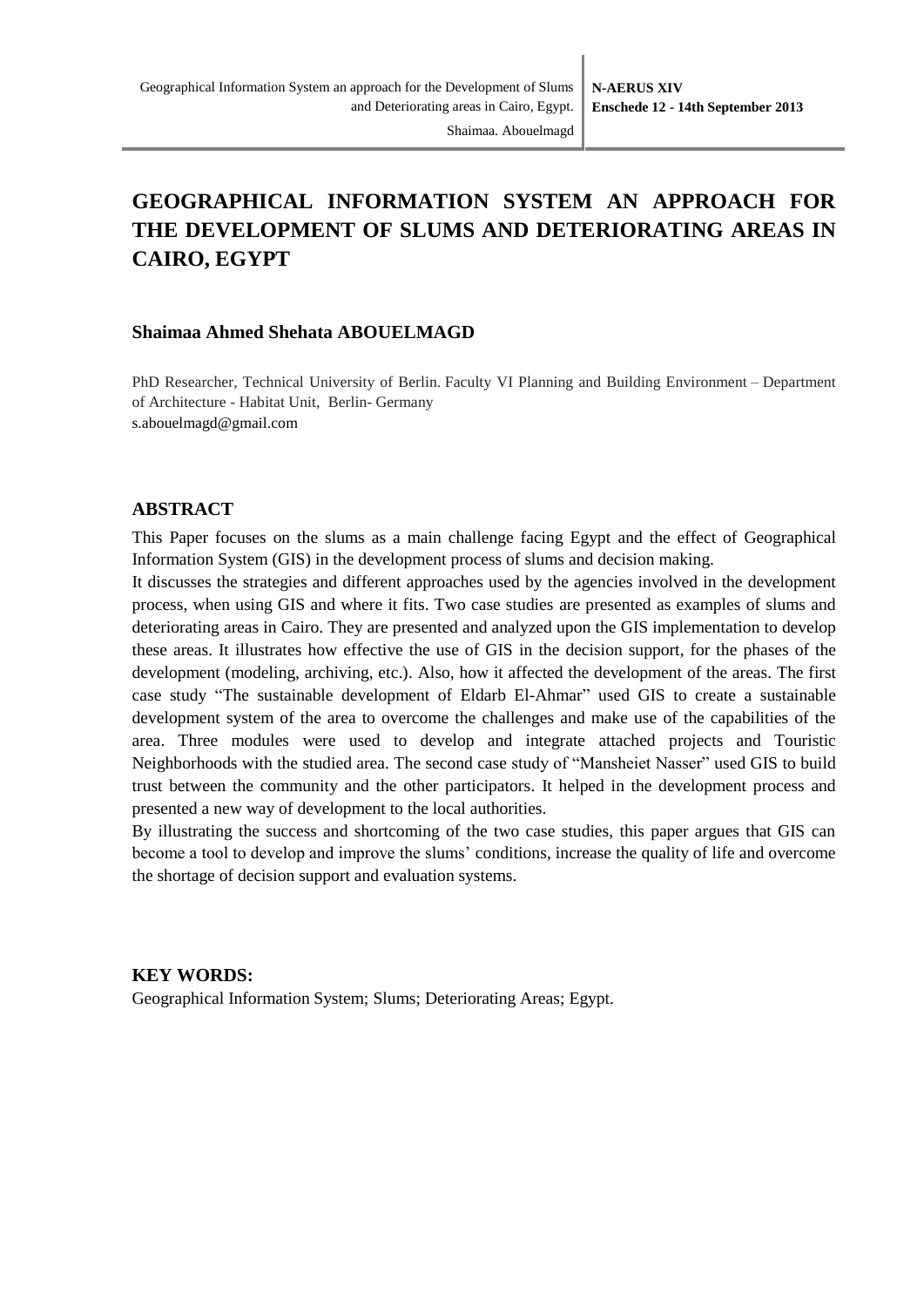## **INTRODUCTION**

Many urban districts in Egypt and in Developing Countries (DC) suffer from the deterioration of the urban environment as a result of different reasons; as rising in the population's density and the shortage of the services offered. The formation of deteriorating areas is undergoing continuous lack in main infrastructure systems and lack in basic services. Nowadays, in many cities in DC's including Egypt, half of the population is living in what is called slums or informal settlements. That led to social, environmental, economic and urban problems to occur. Egyptians are in need of shelters, services and employment. The Egyptian Government is not able to provide these basic requirements for their inhabitants. Therefore, the informal sector provides them what is called informal settlements or slums.

This paper focuses on the Geographical information system (GIS) as a tool in the development process for the slums and deteriorating areas. GIS can be that effective system; it is a computer system capable of assembling, storing, and manipulating, analyzing and displaying geographically referenced information according to their locations and help in the decision making process.

Two different case studies in Cairo are presented, to explore different patterns and approaches of dealing with Slums and deteriorating areas. The two cases represent two different types of informalities. Eldarb El-Ahmar is representing an inner city deteriorated area, surrounded by historical and touristic neighborhoods. The area itself has capabilities and challenges facing the developing process. Mansheiet Nasser is a slum area where many developing projects took place. In 2008 the Doweiqa disaster took place within the slums of Mansheiet Nasser, where a part of the Mokattam hill fell on the inhabitants and the slum area which resulted in the death of hundreds of inhabitants. At the end of 2008, the Informal Settlement Development Facility (ISDF) was established by a presidential Decree # 305/2008, in order to be the main agencie responsible for the management of the Slums in Egypt (Khalifa, 2011). The ISDF is responsible for the financial support and the regulations followed by the governmental and private sectors regarding the development of slums. It was established to detect the unsafe areas, the informal markets and the unplanned areas in Egypt. It has contributed in the change of the classification of the term "Slums" or as it is known as a "Ashwaiyat" and turned it to "Unsafe Areas" and "Unplanned areas". In September 2012, the ISDF presented a new term for the "Unsafe areas" calling it as "Slums", in the conference titled "Endorsing Global Housing Strategy 2025, the  $6<sup>th</sup>$  World urban Forum" (El-Faramawi, personal communication, August 2012).

GIS is used within the ISDF as an essential tool to detect and analyze the unsafe areas (Slums) and unplanned areas. GIS is updated utilizing field visits and satellite images. ("ISDF", 2013)

The GIS is an essential tool in different phases of slums' development, it is present in most of the departments in the private and governmental agencies of slums development in Egypt. The Egyptian experiences, regarding the GIS use, are affective and a strong base for future development. However, shortcomings are clear. GIS is mainly used in Egypt as an archiving tool without using its full scope. Due to the rapid expansion and change in Slums, the archiving function of the GIS loses its affect, as the data become obsolete and not up-to-date.

The paper is divided into three main sections. The first section the author shows the challenge of classification of the term slums and briefly explains the formation of slums in Egypt. In the second section the author shows the main agencies responsible for the development process of slums in Egypt. Showing the main strategies and interventions followed and the role of the GIS in the development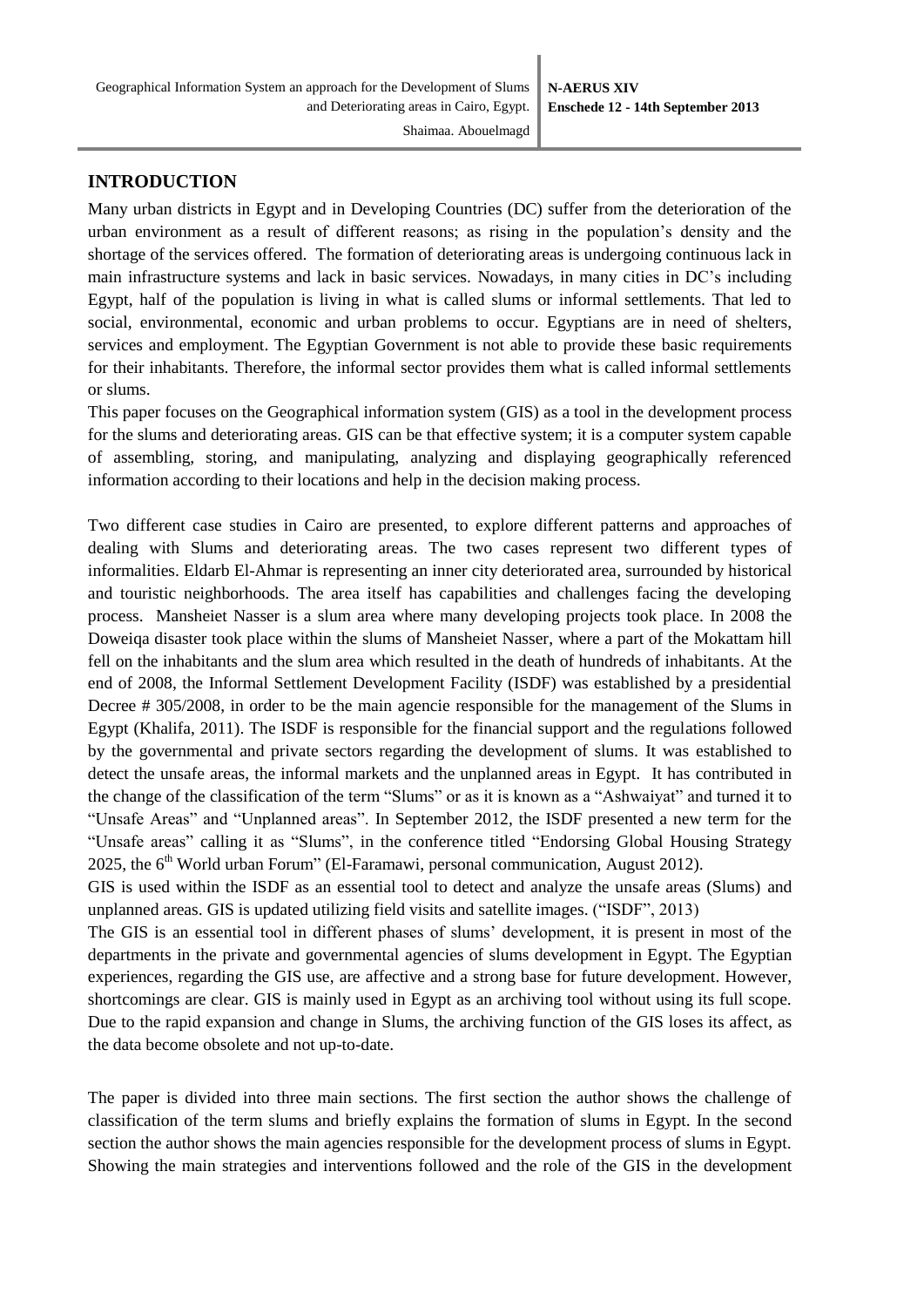process. In the third part the two case studies are presented then the paper concludes with learned lessons and recommendations.

## **SLUMS AND THE CHALLENGE OF CLASSIFICATION**

#### SLUMS DEFINITIONS

The term "Slum" faces challenges in its definition. It is different in every region or country in its characteristics. 'Slum' is a term which has different categories of informalities. These categories are deteriorating inner-city tenements, squatter settlements, informal settlements and shantytowns (Khalifa, 2011). The UN- Habitat report describes the slums as "a heavily populated urban area characterized by substandard housing and squalor" (2003, p: 8). The definition shows the main characteristics of slums. Physical and spatial characteristics are presented in high density, low standard of housing (in the structure and services provided). The Social and behavioral characteristics are presented in the Squalor. In the Egyptian case, slums are known as "Ashwaiyat". The term means "haphazard" or "disordered" areas. "Ashwaiyat" are areas that suffer from problems in the accessibility, narrow streets, high residential densities, lacking in infrastructure and services and the absence of open spaces (World Bank, 2008).

According to Mike Davis "Planet of Slums" (2006), 39.9% (11.8 million) of the urban population in Egypt, live in slums. Cairo has four out of 30 biggest "mega-slums" in the world. These mega slums in Cairo are Imbaba (1.0 million), Ezbet El-Haggana (1.0 million), City of the Dead (cemeteries) (0.8 million) and Mansheiet Nasser (0.5 million) (Khalifa, 2011). Although slums form a big part of the urban context within the cities, "a slum is often not recognized and addressed by the public authorities as an integral part of the city" (UN-Habitat, 2003, p: 6). UN-Habitat therefore developed a household level definition in order to be able to use existing household level surveys and censuses to identify slum dwellers among the urban population (2003). A slum household is a household that lacks one of five elements; access to improved water, access to improved sanitation, security of tenure, durability of housing, sufficient living area.

Following these five elements of the UN-Habitat and after the establishment of the ISDF in Egypt (2008), a new categorization of slums was defined by the ISDF. The two new categories are "Unplanned areas" and "Unsafe areas". According to El-Faramawi (2012), the unsafe areas are going to be named back to "slums" to match the international understanding of the term slum (El-Faramawi, personal communication, August 2012). The criteria for intervention for the "Unsafe areas" were established to match the UN- Habitat criteria represented in the five elements matching the Egyptian case. Therefore, four grades of the degree of risk were established and the unsafe areas all over Egypt were classified. GIS is used as a tool to develop informal areas as it will be explained in the following sections.

Although the ISDF has defined and classified the informal areas in Egypt, other agencies and scholars have defined the informal areas with other categories and attributes.

For example the General Organization of Physical Planning (GOPP) in its report titled "The improvement of the urban and living conditions for the Informal areas through Participatory Planning" (2006) classified the way of intervention in informal areas under three categories; Upgrading,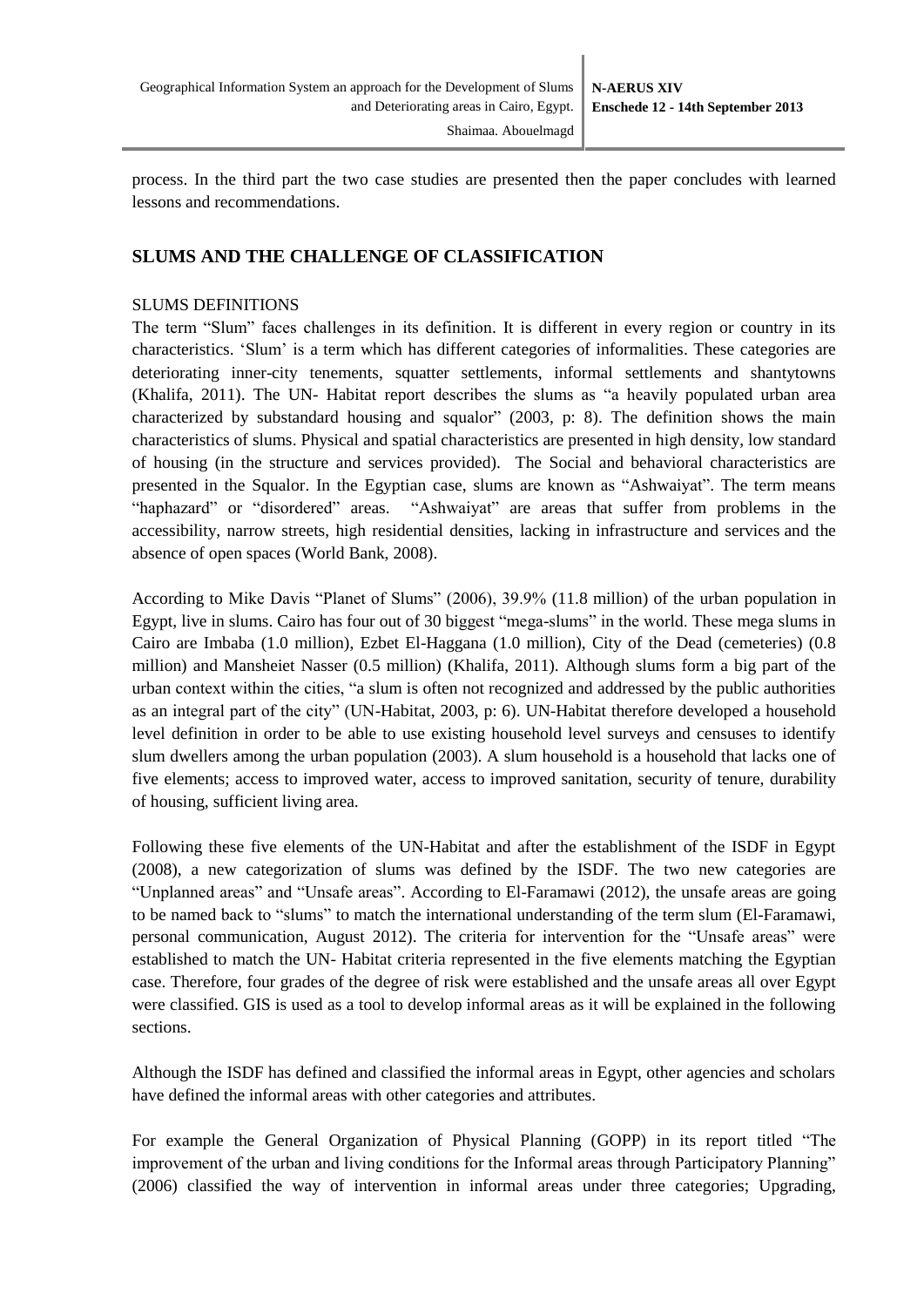Redevelopment and Containment. Redevelopment is the complete removal of slums and can be called Rehabilitation. As to the Containment, it is structuring projects on the peripheries of the city in order to stop the informal urban crawl on the agricultural land.

Another example is the categorization done by Abdelhalim (2002). Adbelhalim states that the informal housing divers in its definition due to the variety of production of informal settlements in DC's. In Egypt there are three subcategories: Popular housing, Slum and squatters and Semi-informal housing. These three subcategories, share lack of planning and a degree of illegality that cause the lack of infrastructure especially in the beginning.

The term "popular" is used to indicate to the popularity of these types of housing to the poor. It is defined as informal houses below 'acceptable' standards constructed by the poor themselves on unauthorized land subdivision of agricultural land. [fig.1]. The term "Slum" is described as poor quality shelters as shacks, tents, one-room accommodation; roof slums or shanties and deteriorated residential buildings. Abdelhalim adds that slums usually exist in peripheral locations of the city as the garbage collectors' settlements around Cairo. They also exist in the inner-city especially in vacant plots and historical buildings. Slums also include the rural housing built around the city that used to be part of villages but with the expansion of the city is absorbed and became a part of the city. "Squatter housing" is established on both private and public land and usually built with temporarily materials. In Egypt squatter housing is combined with slums as in the cases of cemeteries and squatting on roofs [fig.2]. Squatter housing is due to removal and demolish more than slums as they lack of any form of land tenure [fig.3]. "Semi-informal" housing is a commercial development for upper low-income house holders in informal areas developed on converted agricultural lands, using small-scale contractors. The main difference from popular housing is that its developers obtain building permits and construction follows design drawings. This type has mixed characteristics taken from formal and informal housing [fig.4]

From the two previous definitions of the GOPP and Abdelhalim, we can conclude that there are different ways of interventions in the informal areas. Moreover, due to the variety of production of informal settlements in Egypt, the categorizations of informality also vary. Many categorizations of slums exist, where they share the lack of planning and living conditions. From here it is obvious that the categorization of slums is not easy and limiting the types of slums and ways of interventions to specific and certain ways is not always possible.



[fig.1] Sakakiny area, Sharabeya-Cairo . Source (ISDF, 2012)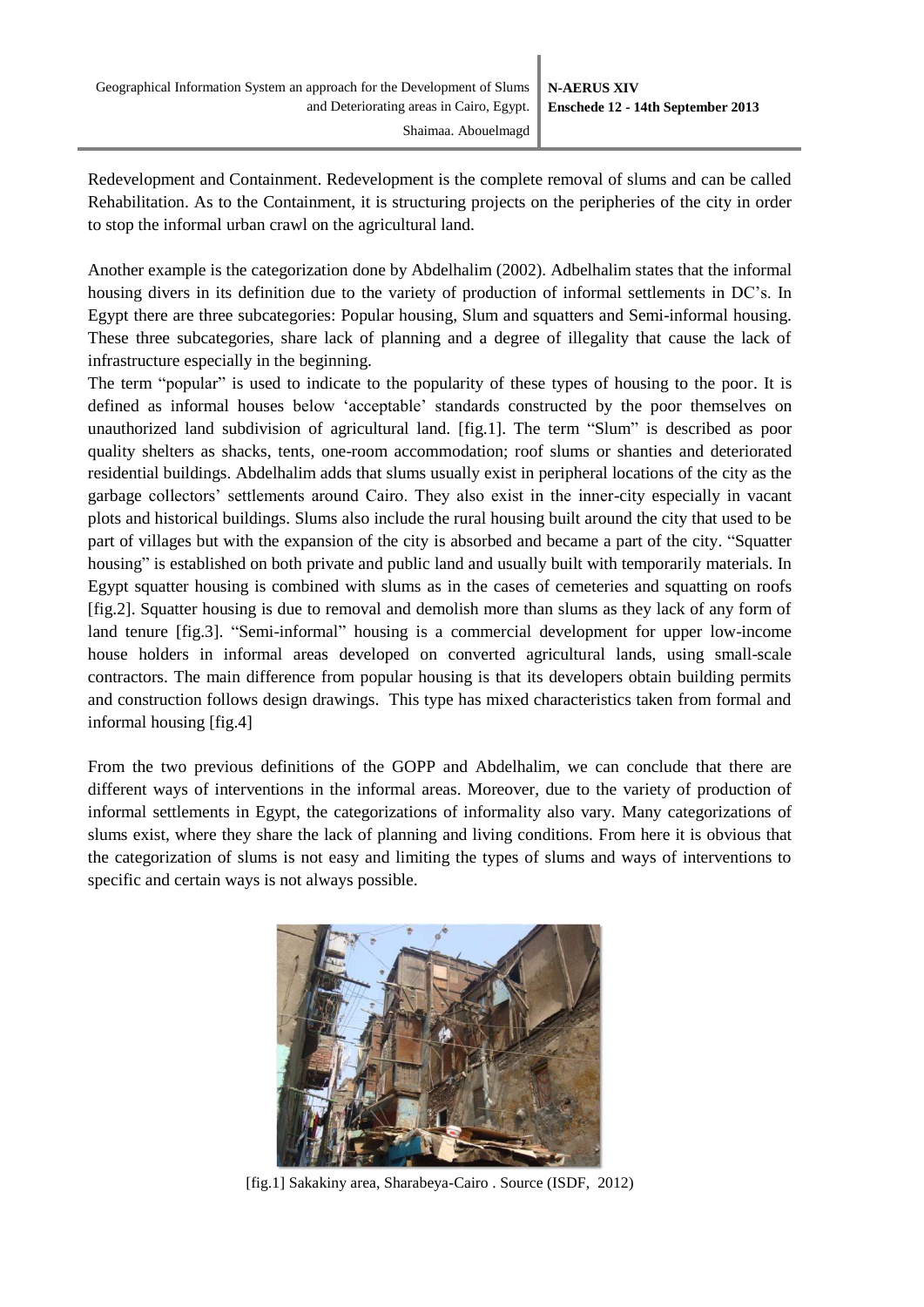

[fig.2] Cemeteries in Cairo being used for residence. Source (The author, 2012)



[fig.3] Squatter housing, Hadayek Zeinhom. Source (ERC, 2005)



[fig.4] Semi-informal housing developed on agricultural land, Dar Elsalam. Source (The author, 2012)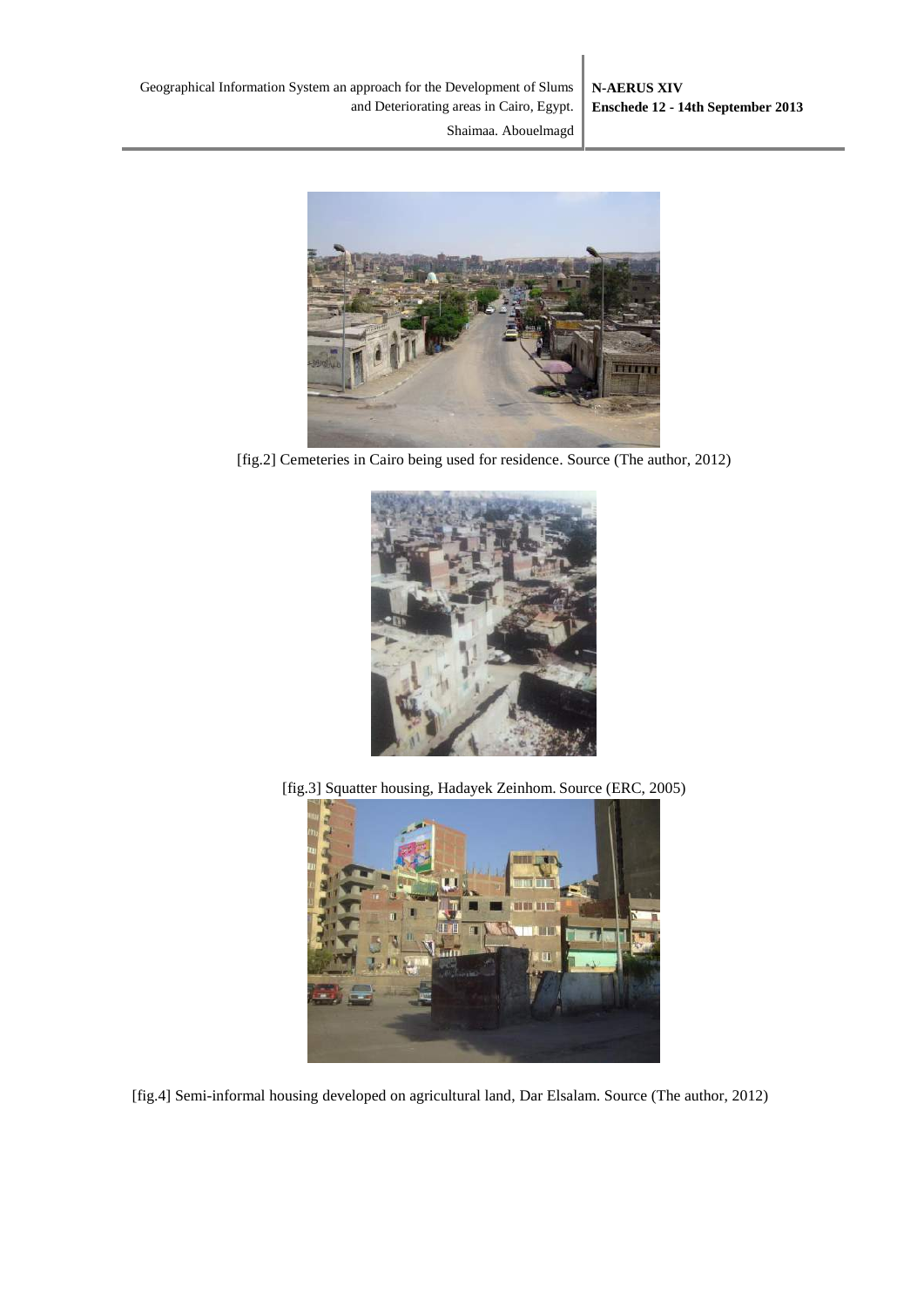# **AGENCIES INVOLVED IN THE DEVELOPMENT PROCESS OF SLUMS**

In Egypt there are key agencies delegated the responsibility of monitoring, developing and creating databases about all types of slums. These agencies vary between governmental and non-governmental agencies. GIS is used in their development strategies and interventions. Following is a brief description of their role in providing an acceptable solution of the slums' status in Egypt.

The Informal Settlement Development Fund (ISDF):

At the end of 2008, with the presidential Decree No. 305 of 2008, the Informal Settlement Development Facility (ISDF) was established in order to be the main agency responsible for the management of the Slums in Egypt. The ISDF aims to detect the existing slums, limit their spreading, develop a strategic plan for the slums and supply them with facilities, basic water, sanitation and electricity (ISDF, 2013). It is responsible for the financial support and the regulations followed by governmental and private sectors regarding dealing with slums. The ISDF's terms of reference are conducted in coordination with the concerned ministries, agencies and local government units, to provide them with information, expertise and necessary assistance.

GIS is used within the ISDF as an essential tool to spatially detect and analyze the unsafe and unplanned areas in Egypt. GIS is updated utilizing field visits and satellite images (ISDF, 2013) and is used as a database to archive the urban, social, environmental, economic, and legal status of each area. Before the ISDF attempt, the slums' data was provided as lists containing the slum name, population and area, without identifying and mapping the shape and boundaries of the slum (Khalifa, 2011).

The General Organization of Physical Planning (GOPP):

The organization was established with the Presidential Decree No. 1093 of 1973. It was assigned the role of establishing the rules of public policy for urban planning and the preparation of plans and programs of Urban Development in Egypt. After the Construction of the Law No. 119 for the year 2008 the responsibilities of the GOPP were to be the authority responsible for public policy planning and sustainable urban development. The GOPP is responsible for the preparation of the plans and programs of this development at the national and regional level (GOPP, 2013). The GIS is used in the GOPP as an effective tool. It is used to build a huge database for the projects of the GOPP, as preparing the database for all the cities and villages of Egypt, in order to prepare the strategic plans and the new Haez for all cities and villages (The boundaries of the city or village that is not allowed to build outside it)(GOPP, 2010).

## Non-Governmental Authorities in Egypt:

-

There are different non-governmental organizations that provide support to the development of Slums and generally to the urban development in Egypt. This support varies between technical assistance, financial support or organizations that provide both.

The technical assistance is represented in providing funds for training or studies for the development projects. It also includes providing technical training and expertise. Some of the organizations in this area are the GTZ (known now as  $GLZ<sup>1</sup>$ ), UN-habitat, The United Nations Development Programme

**<sup>1</sup>** Deutsche [Gesellschaft für Internationale Zusammenarbeit](http://www.giz.de/en/) (German society for international cooperation). The author will continue using GTZ in the following parts.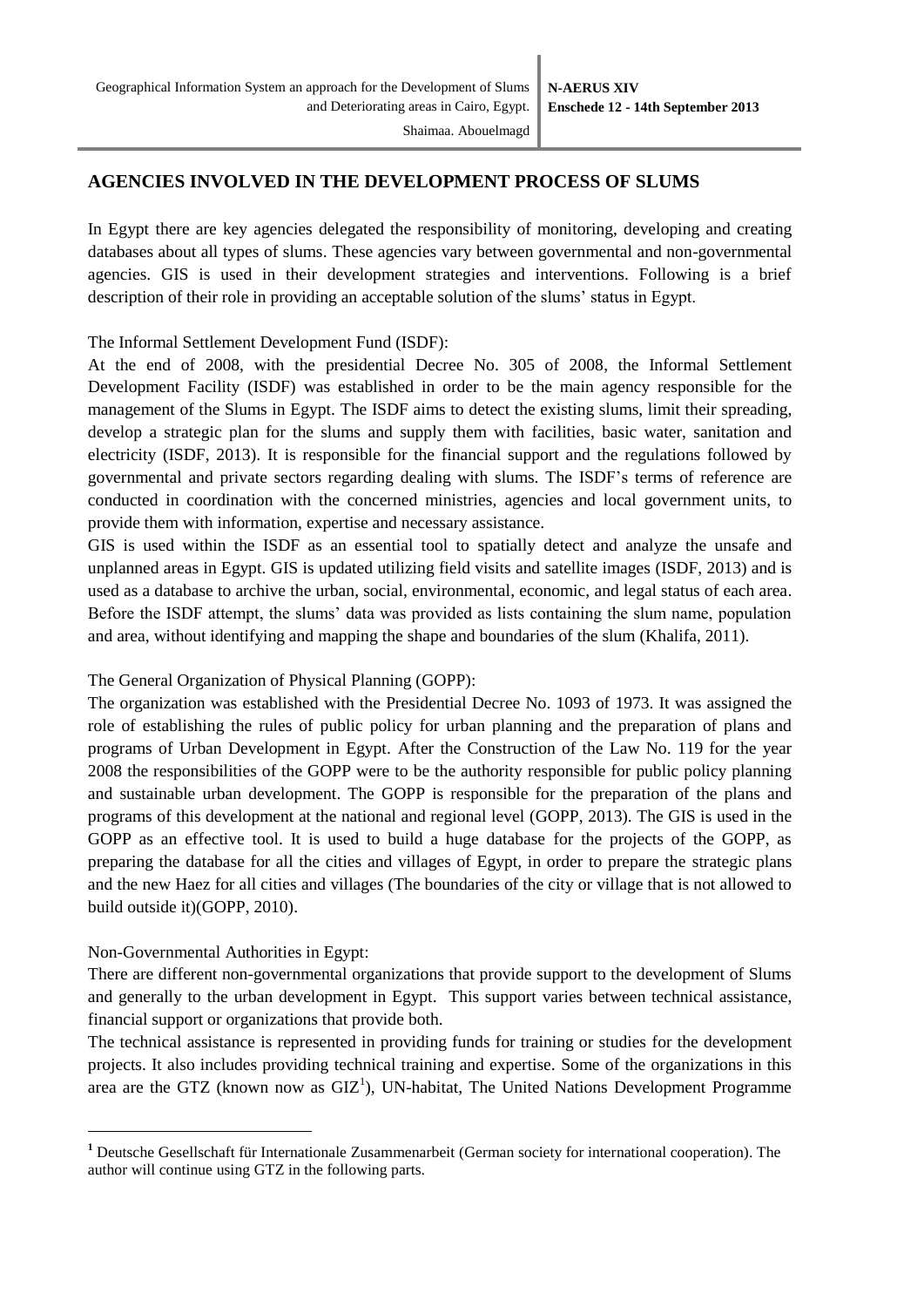(UNDP) and the Aga Khan trust for culture (AKTC). The financial support is provided mainly by World Bank and the Community Development Association (GOPP, 2010).

# **STRATEGIES AND APPROACHES UTILIZING GIS AS A TOOL IN THE DEVELOPMENT OF SLUMS.**

GIS is a tool used to deal with complex data. It combines together fragmented data coming from different sources and links them spatially to one database. GIS helps storing, organizing, retrieving and analyzing spatial data in visible forms as maps, charts, reports, tables and other forms.

The GIS role doesn't stand at building a unified and spatial database but it extends to the process of analyzing and supporting the decision making.

#### GIS AND STRATEGIES OF INTERVENTION IN INFORMAL AREAS:

The Egyptian government followed different strategies of intervention regarding informal areas. The GIS played in most of the strategies a role in establishing an updated database, where all the layers were combined to produce an updated status of the situation of informal areas.

Following two of the strategies to deal with existing and possible future formation of informal areas are presented (GOPP, 2010):

Applications of GIS in preventing the formation of new informal areas:

It is accomplished by upgrading informal urban settlements, providing new housing in the national programs for Housing and Tahzim the slums areas (creating boundaries around the built urban area and planning the areas surrounding slums). The government prepared a plan to prevent the growth of informal settlements by detecting the existing urbanity, creating the new "Haez" meaning the new boundaries of the Egyptian cities and villages that no buildings are allowed to be built after. The new "Haez" and the strategic plans will absorb the increase in population by providing new lands for housing and needed services for the Egyptian cities and villages [fig. 5] and [fig. 6]. The same procedure was followed with the slum areas by detect their boundaries and planning the areas outside these boundaries in order to maintain the informality. In the same time, housing projects were announced and provided in new areas.

Applications of GIS in interventions in existing informal areas:

The Egyptian state through its agencies and with participation of private sectors and NGO's used GIS as a tool in the development of Informal Areas through two main methods. First, creating databases and archiving the existing situation of slums in Egypt. Maps and statistics were used as a product of the system to integrate local community in decision making (see the case study of Mansheiet Nasser).

Second, GIS is used to analyze the existing situation upon specific criteria and help the decision makers in the process of urban development (see the case study of Eldarb El-Ahmar).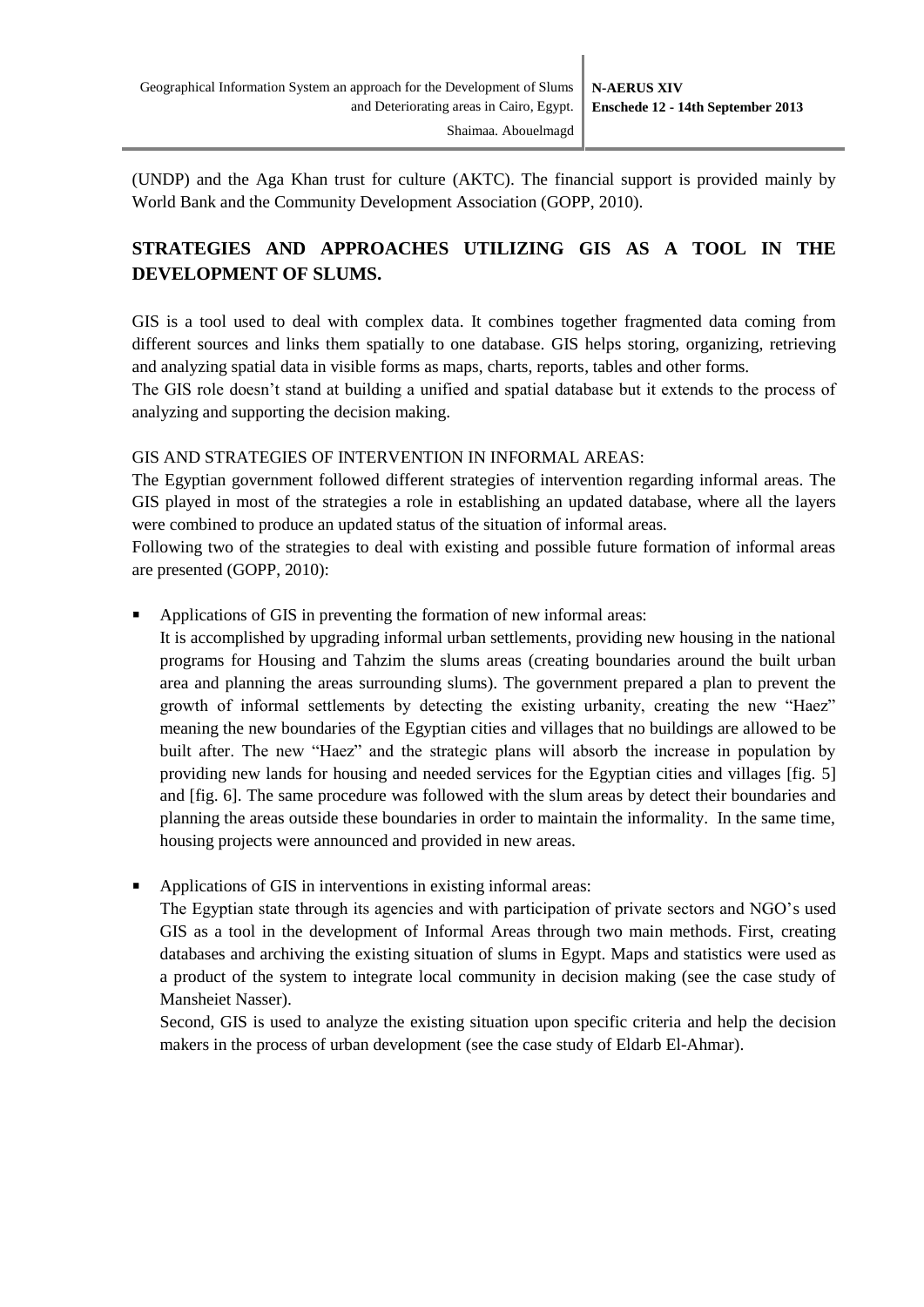



[fig.5] Strategic Plan map for El-Sannafin El-Bahareya village, Sharkeya. Source (The GIS done by the author for Ain Shams University, 2006)



[fig.6] the existing services and the vacant lands map for El-Sannafin El-Bahareya village, Sharkeya. Source (The GIS done by the author for Ain Shams University, 2006)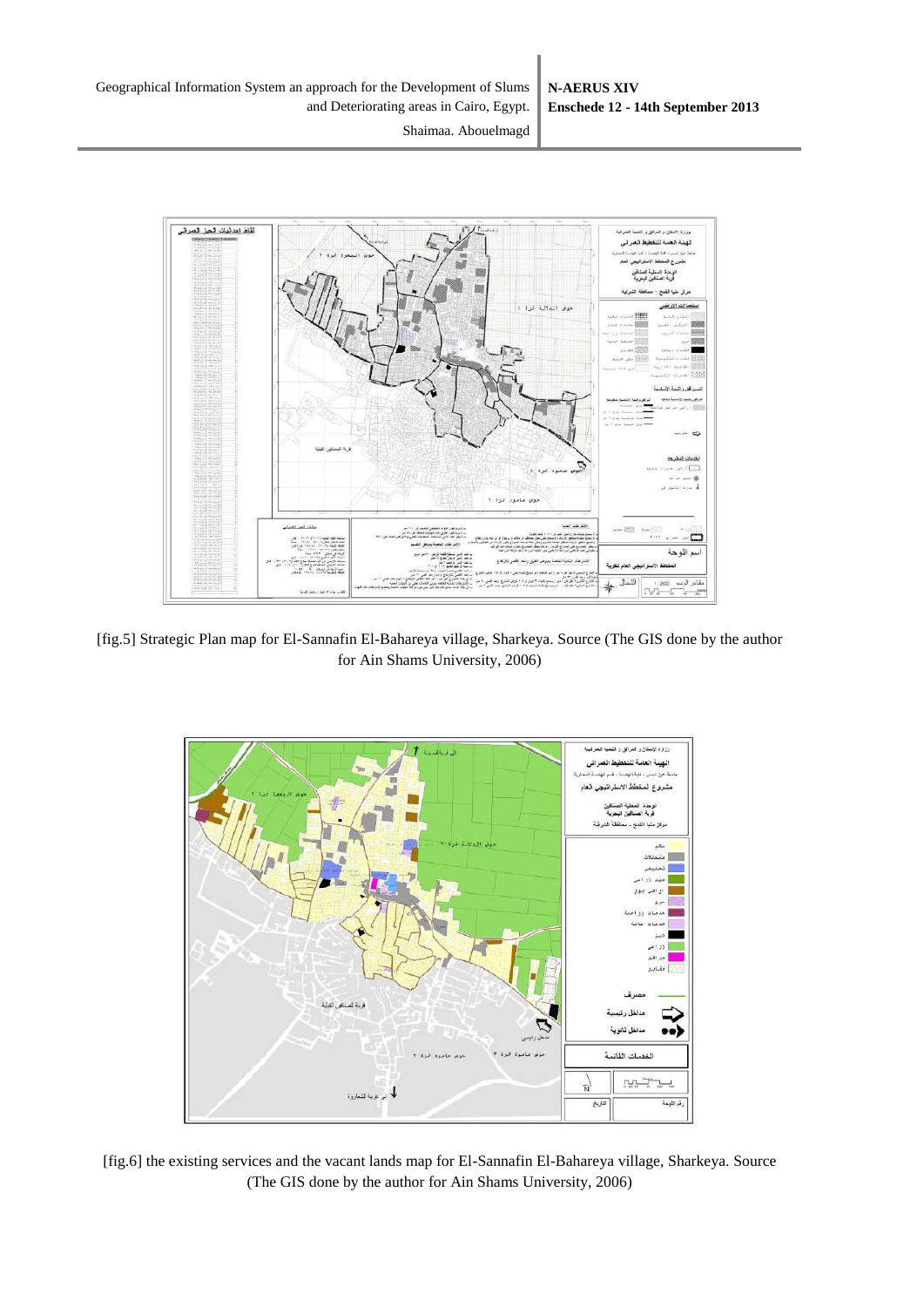### **THE TWO CASE STUDIES**

As explained in the previous section, the Egyptian state has used GIS as a tool for intervention in the existing informal areas. Two case studies are selected with different goals and objectives to illustrate the use of GIS and how it was implemented. The two different case studies were implemented by different governmental and private agencies. Each implemented a different strategy and procedures according to their goals and reached a certain level using GIS in their development.

In both cases the developers of the areas used maps provided by authorities and were digitized and imported into the GIS. In the case of Eldarb El-Ahmar, Autocad maps were imported to the GIS and data was collected from field and entered in the system. Modules were created afterwards, and the GIS was used in analyzing and decision making. In the second Case of Mansheiet Nasser, a different approach was used. The main idea was to involve the local authorities and the inhabitants of the developed area. The GIZ created a system unique to this case study. The two approached will be discussed below.

# **FIRST CASE STUDY: ELDARB EL-AHMAR**

Eldarb El-Ahmar area is a deteriorating area (inner-city slum) located in the inner ancient city of Cairo [fig. 7] and [fig. 8]. The area is surrounded by the Azhar park, Salah Salem road and from the other side the historical El-Hussein district and the ancient Fatemic Cairo.

### OBJECTIVE

The main objective of the project was to use the strategic location of Eldarb El-Ahmar that is surrounded by touristic historical district of El-Hussein and Azhar Park project. The workshops that supply the Bazars and shops of El-Hussein touristic district with handmade products, are located in the area of Eldarb El-Ahmar. By transferring the Azhar Park into a recreational area full of restaurants and green areas, targeting all levels of the society including the inhabitants of Eldarb El-Ahmar, was playing the role of the financial support for the development of Eldarb El-Ahmar.

Therefore, the GIS system was designed by the team (Abouelmagd, Hosny, Faruk, 2004) to achieve the following objectives:

- Introduce fast informed responses based on instant analysis.
- Produce new methods and techniques for efficient decision making in order to improve the living conditions of the inhabitants.
- **•** Demonstrating the efficiency of GIS in managing sustainable development of Eldarb El-Ahmar

#### SYSTEM COMPONENTS

The system is divided into three modules. Each module was designed to be user friendly to non-GIS users and to be flexible and adjustable to the given criteria for selection and weighting by the decision maker (Abouelmagd et al. 2004). The modules are divided into:

**1)** Site Selection support system: Providing information and classification assisting planning decision making. This module is responsible for classifying the urban elements for development and illustrating them upon the criteria given by the user. The urban elements for developments varied between: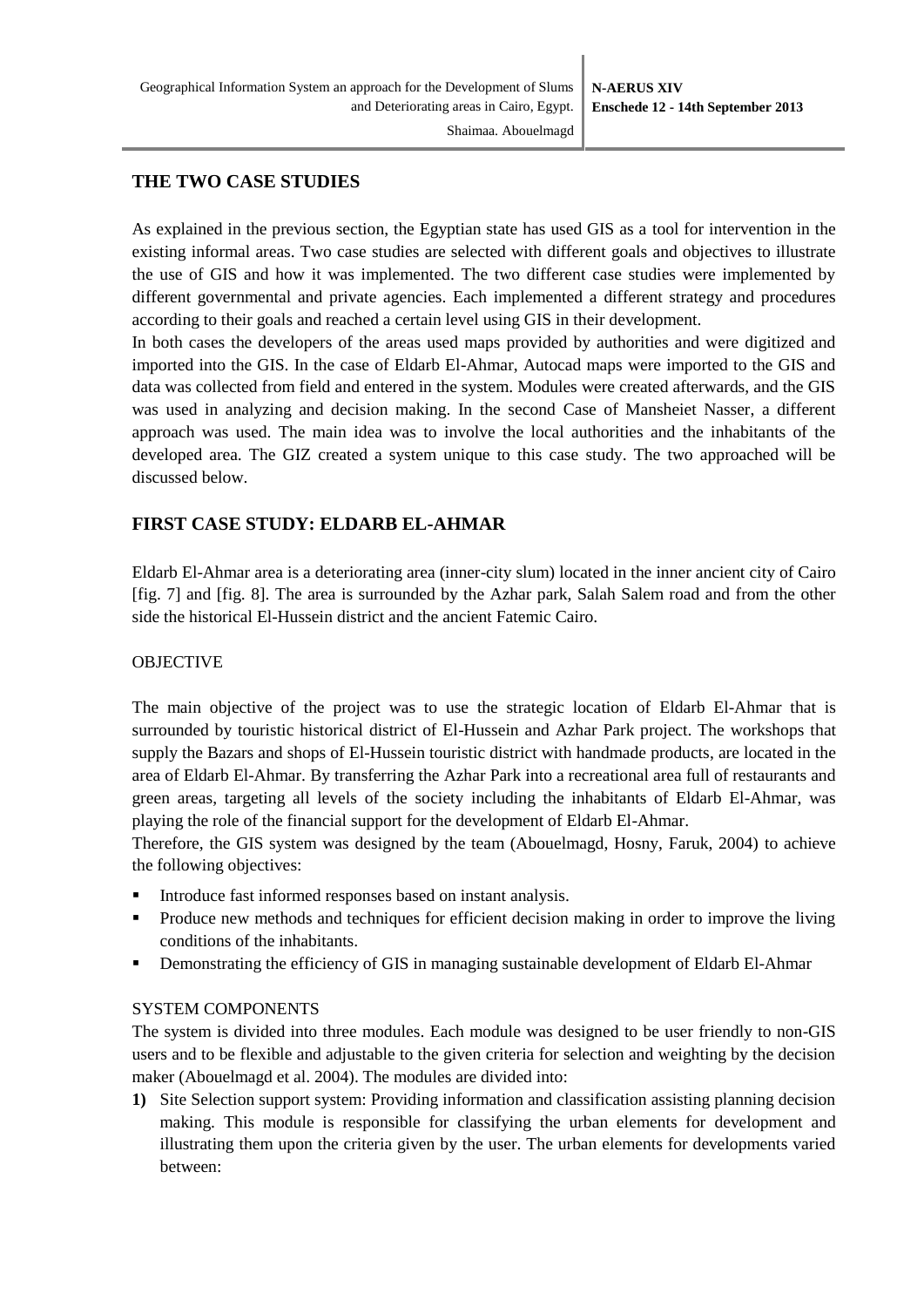

[fig. 7] Eldarb El-Ahmar, deteriorating area. Source (AGTC, 2001)



[fig. 8] Eldarb El-Ahmar and on the right the area that became the Azhar Park. (AGTC, 2001).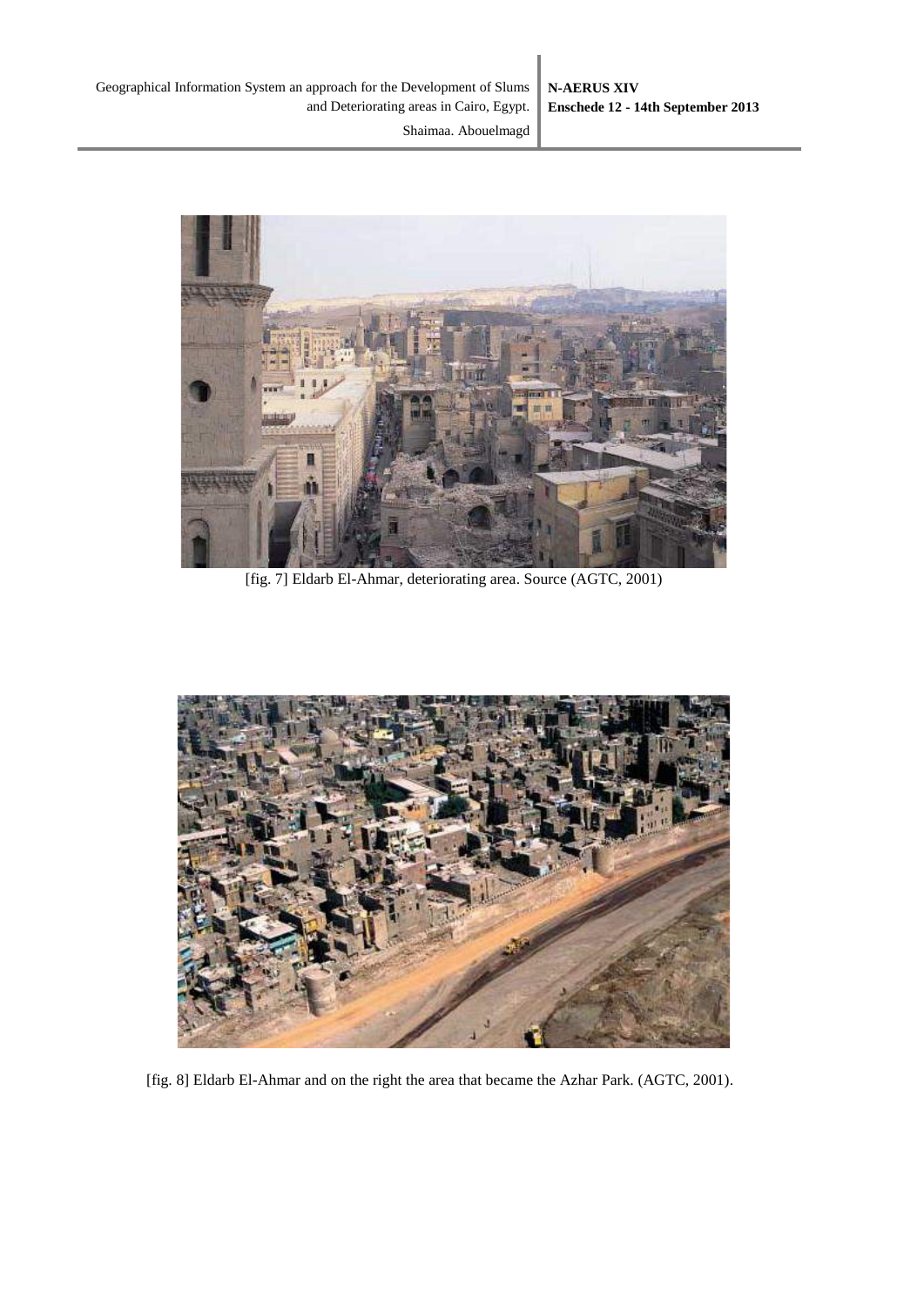- The selected Paths to connect the surrounded Historical and Touristic areas with the Project of Azhar Park, going through the developed area of Eldarb El-Ahmar.
- The selection of land plots suitable for establishment of Markets to support the workshops and their products.
- The selection of land plots to create Open spaces. [fig. 9]
- The Emergency Exit routes for the inhabitants and for the Emergency vehicles to enter the condensed area of Eldarb El-Ahmar.
- **2)** Maintenance support system: The module is responsible for:
	- Archeological maintenance: Assisting maintenance statistics and implementation of valuable archeological places. Mainly responsible for the restoration of the historical Salah-eldin wall, where it was discovered under tons of dust when starting in the Azhar Park project. [fig. 10]
	- Housing maintenance: Implementing the GIS system prioritizing decisions of housing maintenance. Specifically, the houses attached to the Salah-eldin wall and need immediate restoration.
- **3)** Socio-Cultural Development Analysis: This module directs the socio-cultural development by providing various statistics & analysis techniques [fig. 11]. It is an updated module presenting data for:
	- Employment for the inhabitants of Eldarb El-Ahmar.
	- Employment needs.
	- Credits and loans survey.
	- Housing survey.
	- Demographic data.

#### THE OUTPUTS OF MODULES

- Report of all candidate selections and scored upon the customized criteria.
- Thematic maps of the resulting candidates.
- Those outputs are to be used in further analysis to help in the Decision making process.

#### GIS OUTPUTS AND CONCLUSION

The project of Eldarb El-Ahmar, aimed to create a sustainable development to the area by targeting problems as poverty, unemployment, poor condition of housing and urban development. The project aimed at integrating Eldarb El-Ahmar area with surrounded projects as Azhar-Park. The Park is used as an open space for the inhabitants, it created job opportunities in its projects and is the financial resource to develop the individual projects and house maintenance to the inhabitants of Eldarb El-Ahmar.

The GIS with its layering system and integrating the factors together, more markets and workshops were located and classified. Which aimed to enrich the area and supply the surrounded touristic districts with ornamented and hand made products.

New touristic nodes were selected and classified to change the environment of the place and create touristic routes connecting the old Cairo with the park thought the developed area of Eldarb El-Ahmar. The GIS helped the decision makers by statistical reports and produced maps showing the houses in need for maintenance and attached to monuments or on chosen touristic routes connecting El-Hussein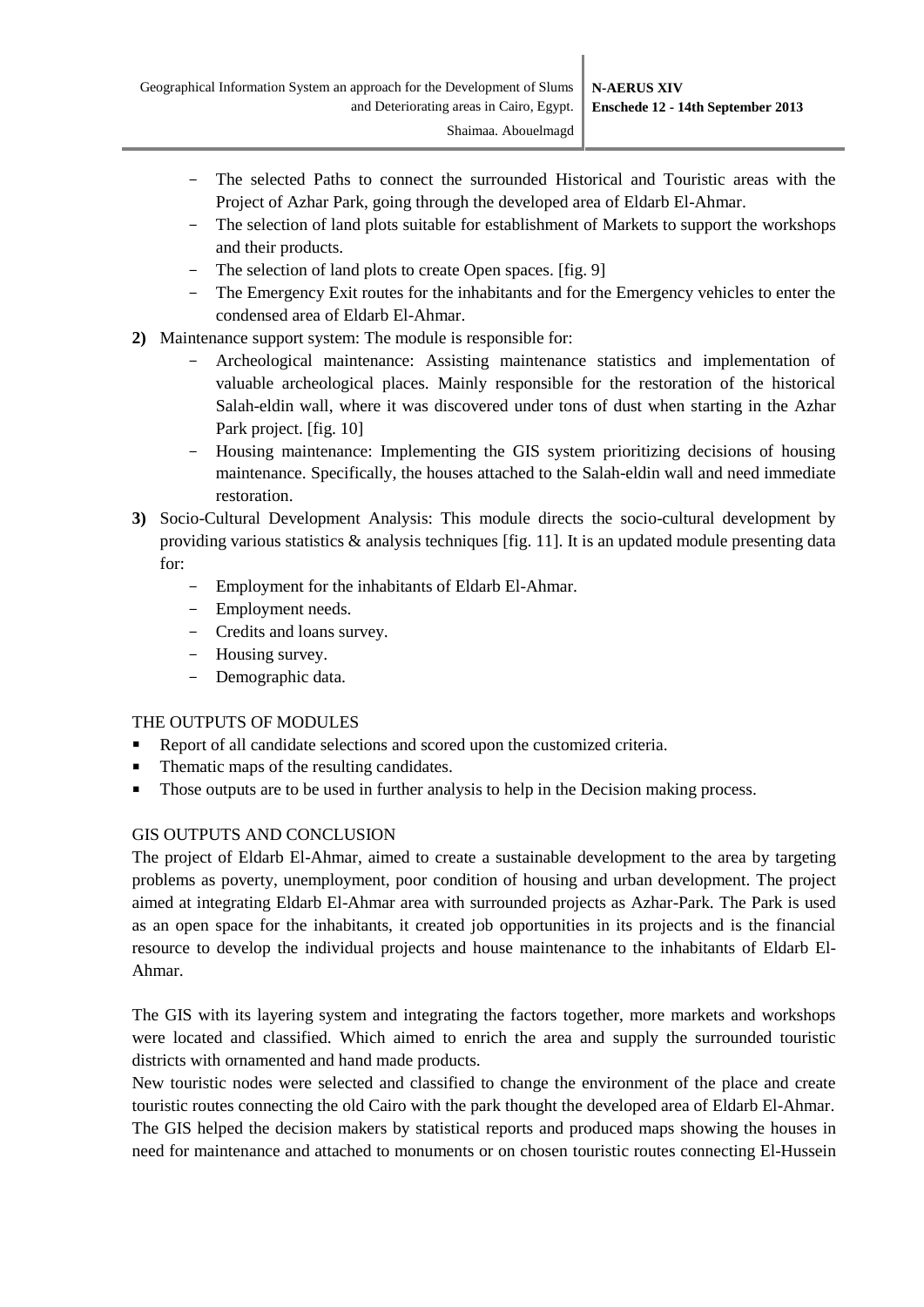area with the Park through Eldarb El-Ahmar. All Selections were classified upon chosen criteria and weighted upon their importance.



[fig. 9] Snapshot of the first Module, classifying the selected open spaces upon the density of the surrounded streets within a specified buffer as one of the criteria of the final selection. Source (The author, 2004)



[fig. 10] Snapshot of the second Module, classifying the stones of Salah-eldin historical wall upon their conditions and the proper restoration materials. (The author, 2004)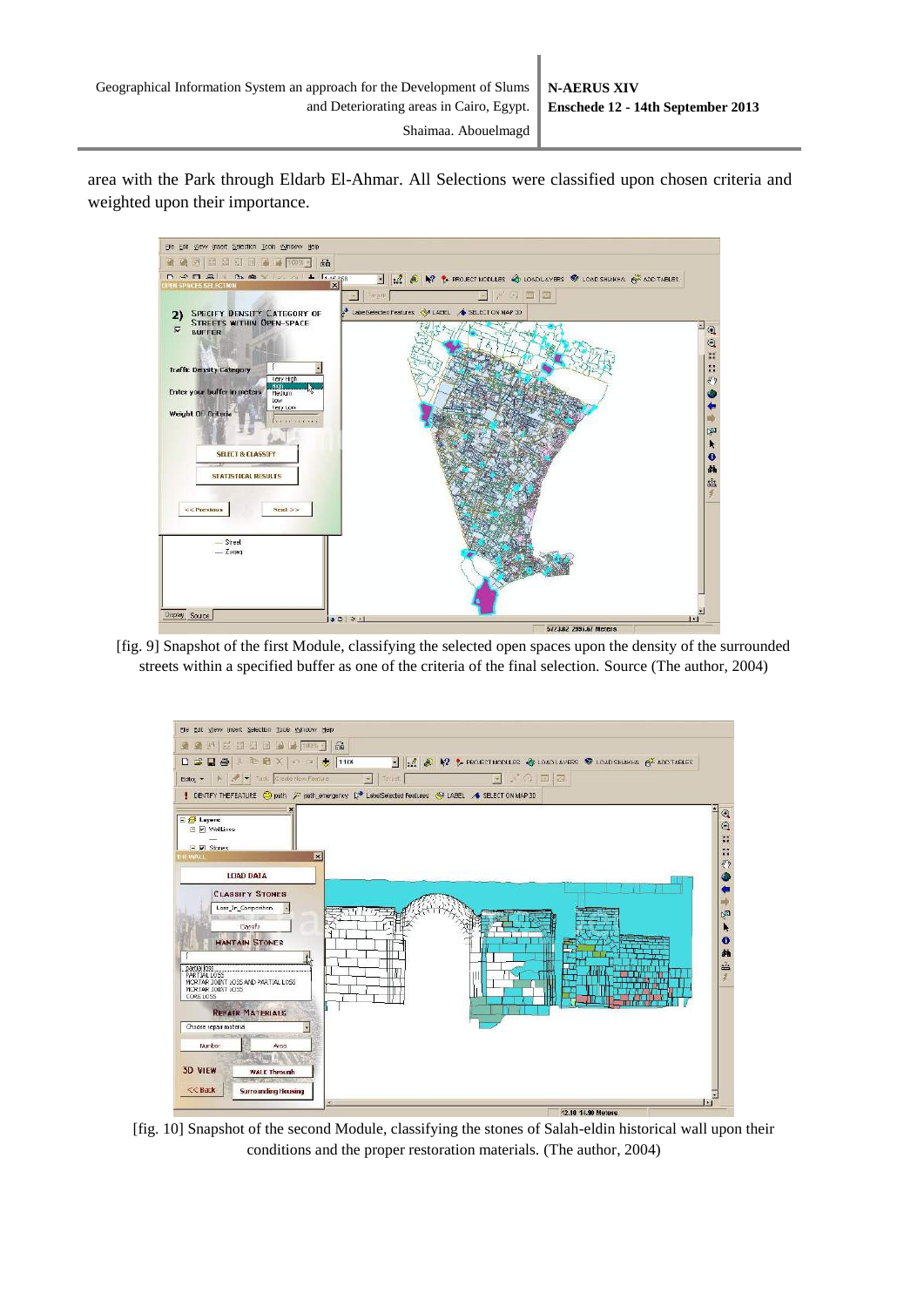

[fig. 11] Snapshot of the third Module, giving statistics of chosen demographic data. (The author, 2004)

# **SECOND CASE STUDY: MANSHEIET NASSER**

The second case study Mansheiet Nasser area is a slum, located on desert land owned by the government. The area is a progressing settlement. It is located on the Nasr road and surrounded by El-Mokkattam hill, Tiaran road, Autostrad road and Salah-Salem road.

#### OBJECTIVE

The main objective of the development project was improving the living conditions of the poor population in the district of Manshiet Nasser. The GIS was used to achieve objectives including:

- Give the ability to representatives of local civil society, local business and local administration to implement available tools of participatory urban upgrading on their own.
- Enable the representatives to develop their own concepts to improve their environment, livelihood and access to services.
- Enable local stakeholders to consolidate a planning vision and mobilize public, private and community resources to implement development activities in a participatory way.

#### SCOPE OF PROJECT AND PARTICIPATORS

The scope in this study is the area of: Mansheiet Nasser, MN2 (Mansheiet Nasser area two) [fig. 12] and [fig. 13]. The participatory local development (5-Year-Plan 2002-2007) was based on the agreement between Cairo Governorate, The German Technical Cooperation (GTZ) and the German Bank of Reconstruction (KfW).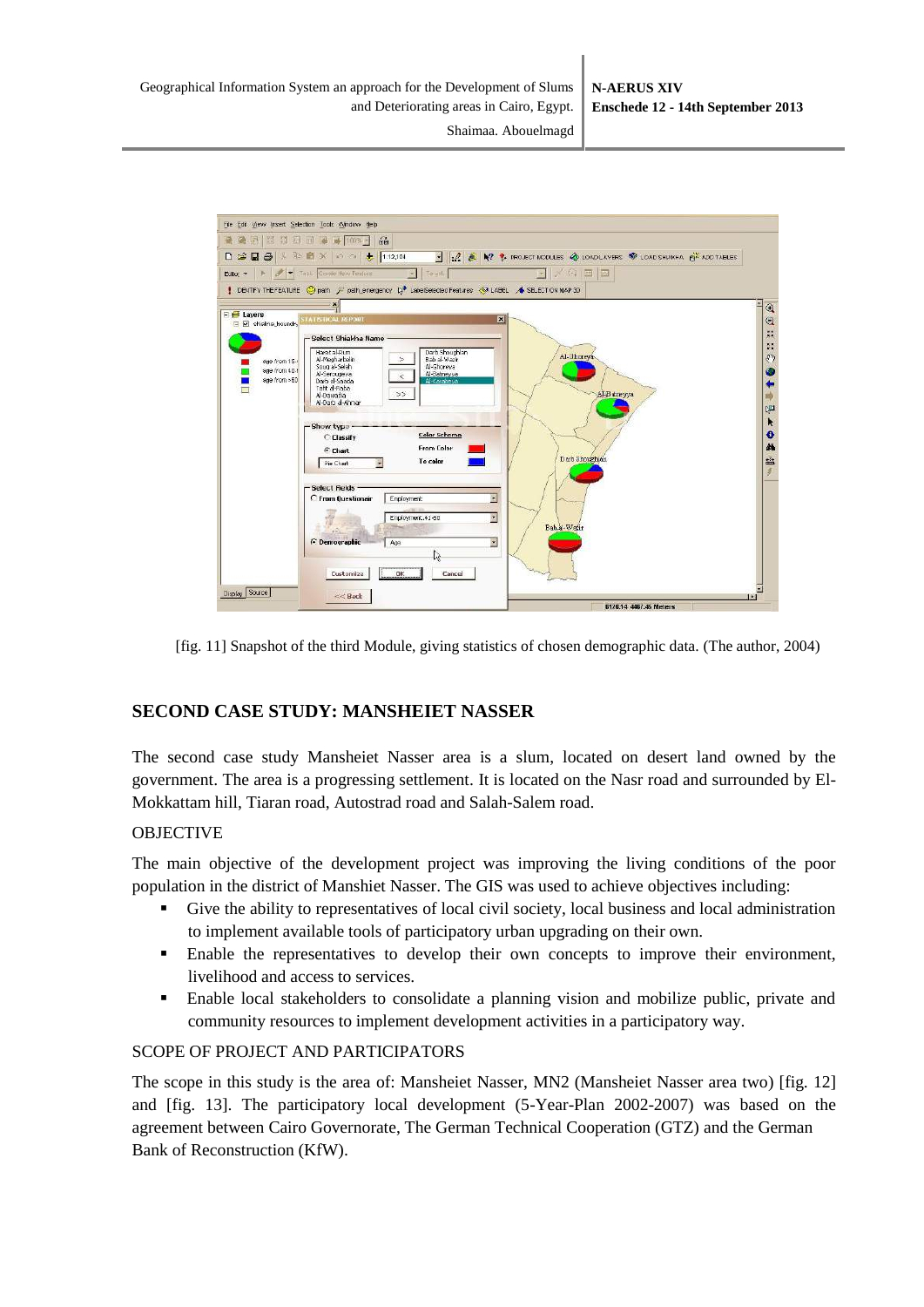

[fig. 12] Mansheiet Nasser hard environment. Source (Middle East Online, 2007)



[fig. 13] Mansheiet Nasser, the area MN2. Source (Google maps edited by the author, 2006)

### RESULTS OF THE PROJECT

In order to achieve and fulfill the objectives of the project certain actions had been taken (T.R. Manshiet Nasser, 2005):

Understanding the local community:

As the local community represents the main base for the development to succeed, certain actions took place to bond the connection between the stakeholders and the local community and to better understand the needs of the local community.

- Daily presence for one to two months.
- Using the satellite image maps to update the situation by the interested persons or groups of the local community by going with them on community walks. [fig. 14]

#### Public Days:

With the cooperation of the District Chief, local community was invited in Public days for participation. The meetings took place in public areas as schools, youth centers or any convenient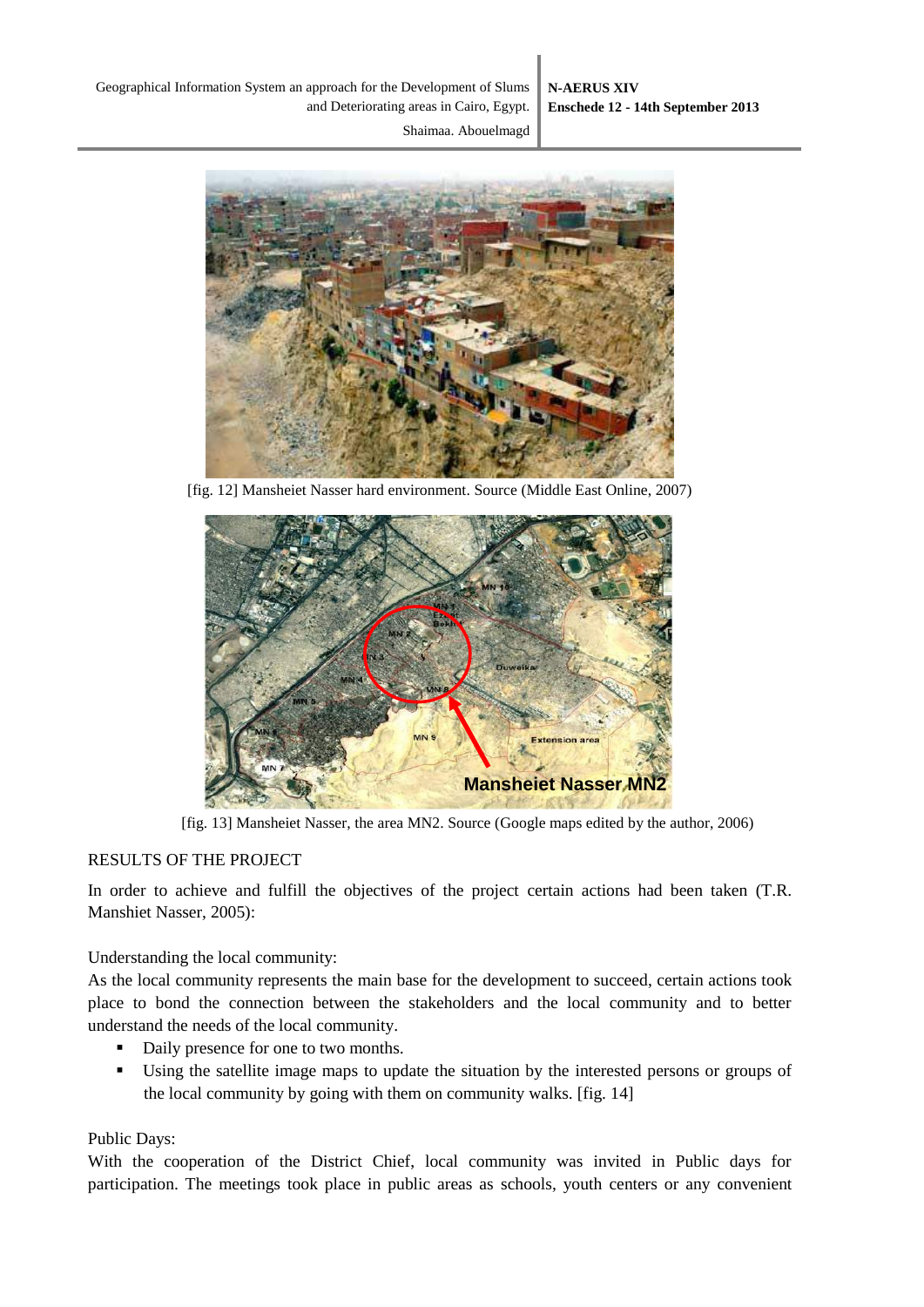space, but not in the administrative buildings. The local community included interested residents from genders, local business owners, local students and council members.



[fig. 14] Left, community participation on satellite images. Right, GIS outputs from the data of the community participation. Source (GTZ, 2006)

The local community organizes itself and integrates outside support:

It was essential to assist the community in establishing a stakeholder council. The representatives of public bodies (local administration, local popular council, NGOs) as well as natural community leaders and community representatives could be elected or nominated and then announced and endorsed at the end of the Public Day. This nominated council would act as a representative for the community and in the future without outside support.

Stakeholder Council presents a local development plan:

The participators (mainly the Cairo governorate and the GTZ) of the project acted as facilitators for the local planning meetings. They assisted the stakeholder council in organizing and conducting regular planning sessions by holding Public Days and meetings with the District Chief and the local community for discussion. GIS printouts and 3D models were presented to follow up with the development from one meeting to the next. The steps and decisions taken in these meetings were updated on the GIS database and simple GIS follow-up or model updating was presented the followed meeting. With public, private and community contributions, with help from a GTZ expert the budget plan was prepared.

#### Monitoring:

As the consultant keeps records of feedbacks after each step and meeting, GIS-information printouts of the neighborhood and progress were hand out to interested inhabitants.

The results of the above actions lead to a change in the local community and build trust and partnership. Young inhabitants started to participate and initiatives took place from the local community. The local community started to assess its needs on basis of studies and plans presented from the participators and took part in the Guide Plan and studies.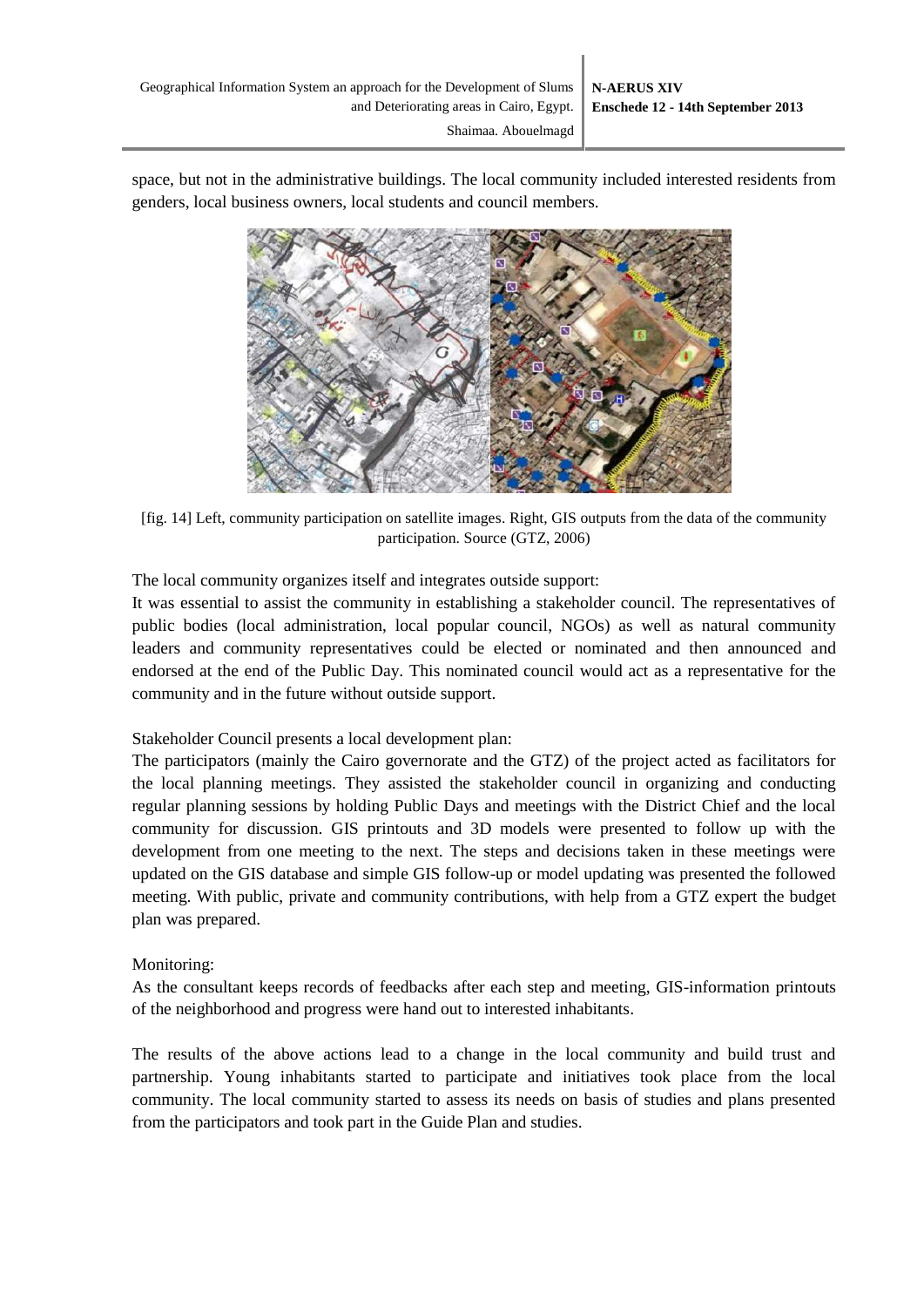#### GIS OUTPUTS AND CONCLUSION

GIS acted as an important tool to archive, unify and correct the data of the district. It was used to produce the maps needed for the development process and for the visualization process for the inhabitants of the district. GIS had a role by its accuracy and illustrated outputs to build trust between the community and the other participators and to allocate the problems and the potentials of the district. GIS was also used to allow the community to participate in the strategic plan and allocate the needs of their districts.

On the other hand, the large potentials of GIS in analyzing, overlaying, cross sectioning all the data and helping in the process of decision support in urban development, were not completely used, except in very limited fields. As calculating the length and width of the streets, in order to calculate the pavement amounts needed and their costs. Also, to calculate the drainage and water supply pipes, their length, to whom they should be delivered and the lines directions.

The governorate didn't use the GIS as a decision support tool except in some limited cases, but mostly used it to unify the data for Mansheiet Nasser. The collection and unification of accurate data was an important achievement to update the local municipalities and be shared with other ministries in order to take decisions for the area. For example: the ministry of social solidarity, used the database and the functions of GIS, to detect the places of bread suppliers Kiosks or bakeries and how many inhabitants do they serve. Then they detected the areas in need. Using the database they detected the suitable places for new Bread distribution Kiosk and according to the availability of vacant lands and the inhabitants' density.

GIS was used in almost all the cases in archiving data, presenting outputs in forms of maps, entering the data of the decisions taken by the participators and local community [fig. 15]. The data was represented in form of maps, although in also some cases the AutoCAD program was used ignoring the potentials of using the GIS instead.



[fig. 15] Implementation plan of MN2 (GIS output). Source (Shaat, 2009)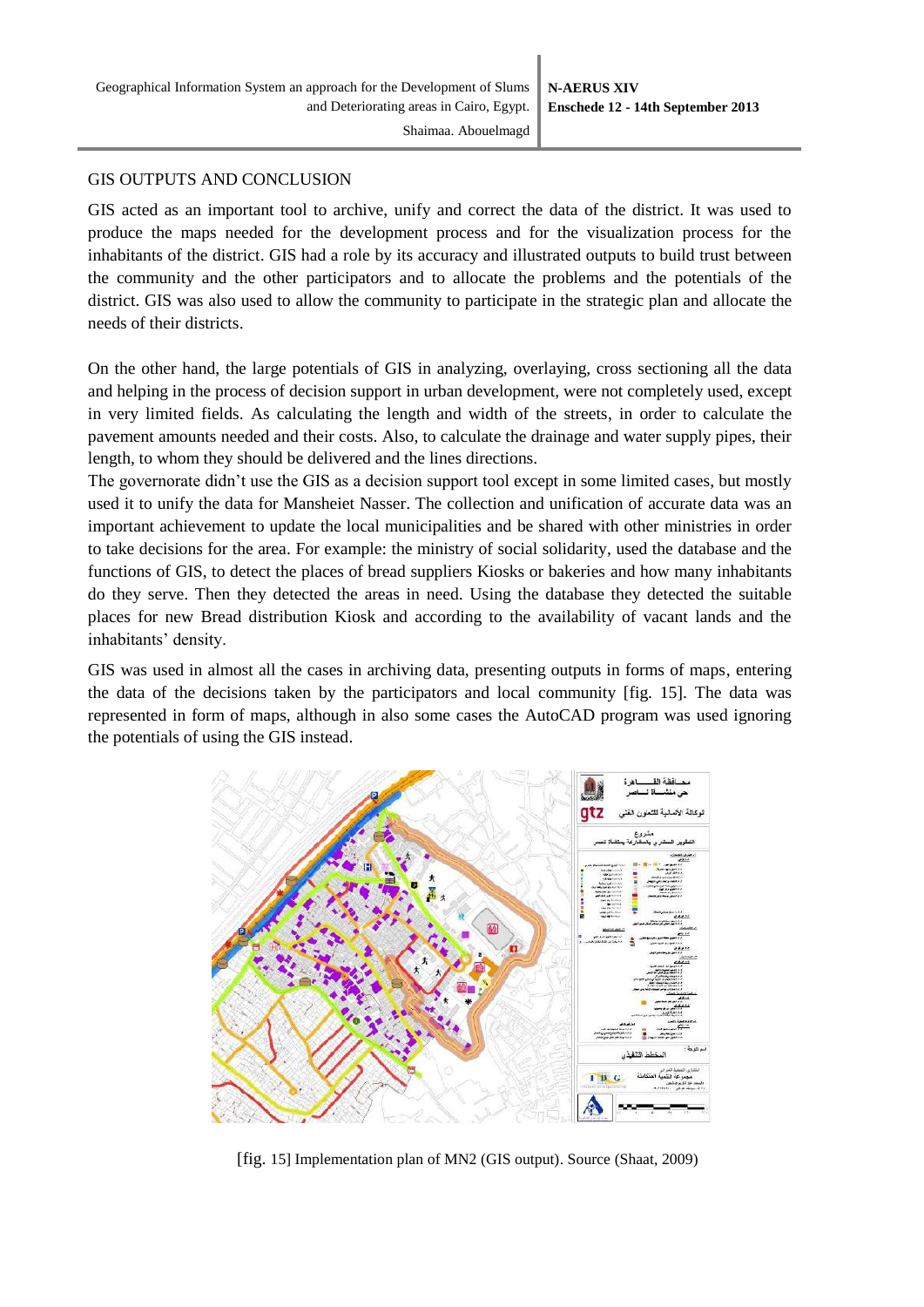## **CONCLUSIONS PERTAINING BOTH CASE STUDIES:**

- The application and in general "the sustainable development of Eldarb El-Ahmar" project, attempted to create a sustainable development to Eldarb El-Ahmar area, by trying to overcome challenges as poverty, unemployment, poor condition of housing and others. Not only by developing the area, but also with integrating the area with attached projects as (Azhar Park). This integration aimed to make the park an open space for the inhabitants allowing job opportunities. Parts of the resources coming from the park were used to develop the individual projects of the inhabitants of the area and for house maintenance. These decisions were taken based on statistical reports and maps from GIS, categorizing houses needing maintenance upon certain criteria. These criteria are as houses attached to monuments, located in touristic route and specific condition of the house, all weighted upon their importance.
- The layering system and the overlay that the GIS application allowed markets and workshops to be located upon specified criteria. As the neighborhoods around Eldarb El-Ahmar have touristic and historical value (old Cairo). These areas as the famous El-hussein touristic area needed supply for ornamented products from workshops of Eldarb El-Ahmar and the new markets would absorb the new products and enrich the area of Eldarb El-Ahmar.
- The touristic monuments were located, vacant lands or deteriorated buildings, were located chosen upon criteria, and new touristic nodes were chosen to change the environment of the place and create touristic routes connecting the old Cairo with the park thought the developed area.
- The second case of Mansheiet Nasser, the GIS acted as a tool to archive, unify and correct the data of the district. It was used to produce maps needed for the development process and also for the visualization process for the inhabitants. In order to build trust between the community and the other participators GIS was a critical tool to allocate the problems and the potentials of the district.
- GIS was used to allow the community to participate in the strategic plan and allocate the needs of the area.
- Except in very limited cases, the governorate did not use the GIS as a decision support tool. GIS was used to unify the data for Mansheiet Nasser. The collection of accurate data enabled the local municipalities to update and unify their database. Data could be shared with other ministries in order to make decisions for their respective areas. Examples are: the ministry of social solidarity to divide the production and the distribution of bread, it needed the bakery places and the more possible places to cover the distribution process.

# **LEARNED LESSONS AND RECOMMENDATIONS**

- GIS is able to fit in the development plan and it would help to improve and facilitate the analysis, retrieving data as illustrated on maps.
- Mapping slums, their emergence, direction of growth, density and any changing in the urbanity can be done through using satellite images and the GIS applications in detecting these changes, archiving and analyzing them as the Mansheiet Nasser MN2 project with the GTZ .
- GIS could also help to provide alternatives and estimate the investment environment located in the area for development. Attracting investors and bank capital to finance the upgrading and development for these projects.
- The trained persons from the municipalities formed a node to spread the knowledge as to how to use the GIS and generate different databases, as in case of Mansheiet Nasser.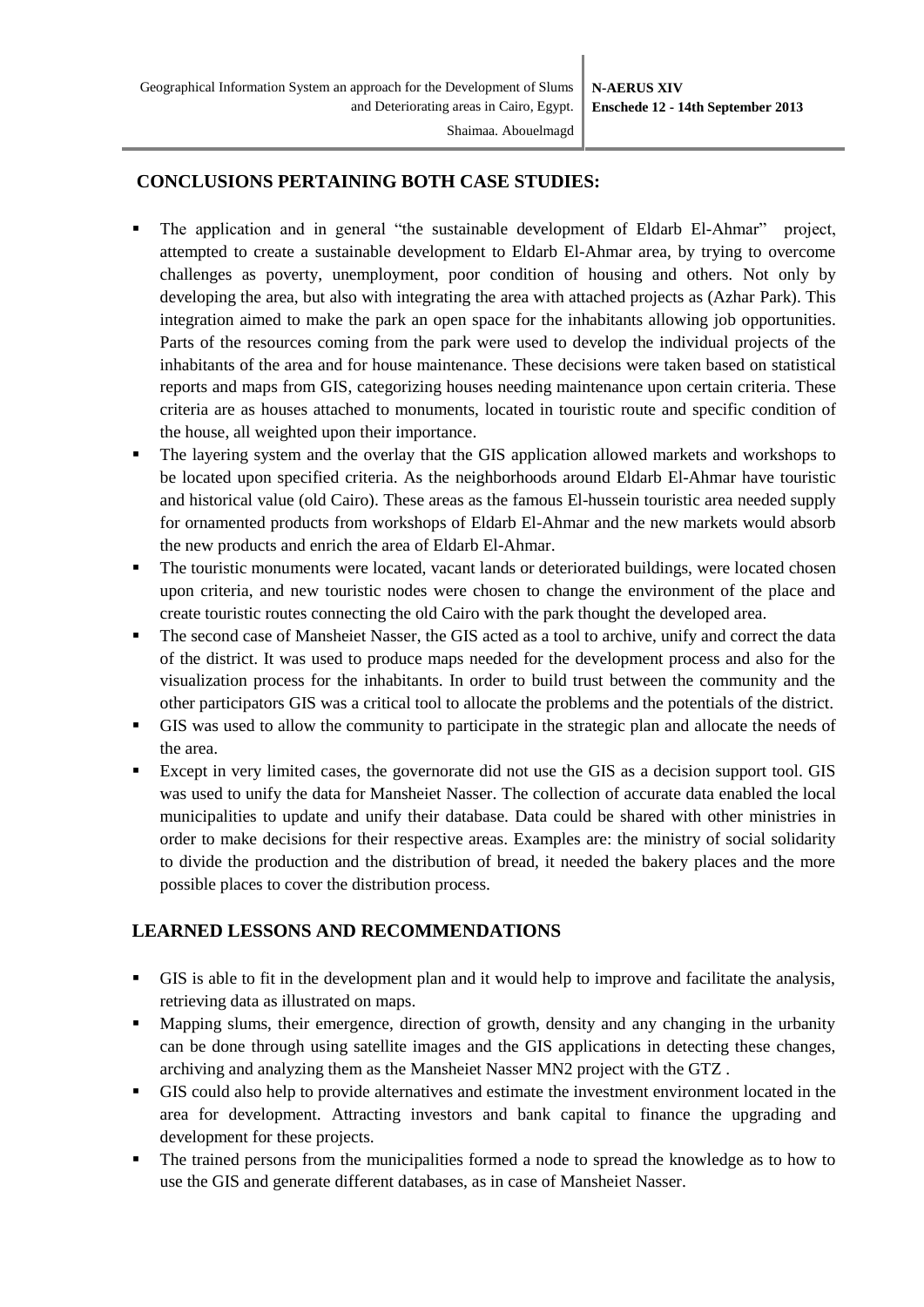- Although GIS represents a database for the slum areas and the development projects but the system lacks unification in its data between authorities. There are no shared data and the updates for each authority do not reflect on the other authorities. Money and effort are wasted and could be better used. The full use of the GIS capabilities for helping decision making were rarely used where GIS can be used to help creating a new improved urban environment and improve life of inhabitants.
- The author suggests building a unified urban data model (template) to be followed by the authorities in Cairo and gradually be followed by the rest of governorates.
- This unified data model should be built with the help of the local authorities, organization and the experts in the GIS applications.
- The model of Eldarb El-Ahmar as a friendly user GIS application connected to the unified database should be generalized. The authorities and decision makers should be supplied with a GIS user friendly application to work as an interface to the GIS database. This database has to be shared in a network between these authorities in order to facilitate the updating, retrieval, analysis and outputs of the data through a simple training to the employees without the need of special experts in all the processes.
- The project of Mansheiet Nasser trained the local authorities; a training module has been implemented to maintain the data and how to update it in the unified GIS database. Most of the authorities have a GIS unit but not fully active as it is not trained as other units in other areas and not following the same data model or database nor sharing the same system of work.
- The public participation proved to be essential. Not only for the public to allocate and describe the needed services, but also to build an accurate database and gain trust. No one knows the area better than its inhabitants. In each phase of the development project, public participation should be solicited and organized through workshops and seminars. Representatives from the inhabitant's genders should be invited including women, men from different ages and working status. These representatives should participate in the decision making process for each phase.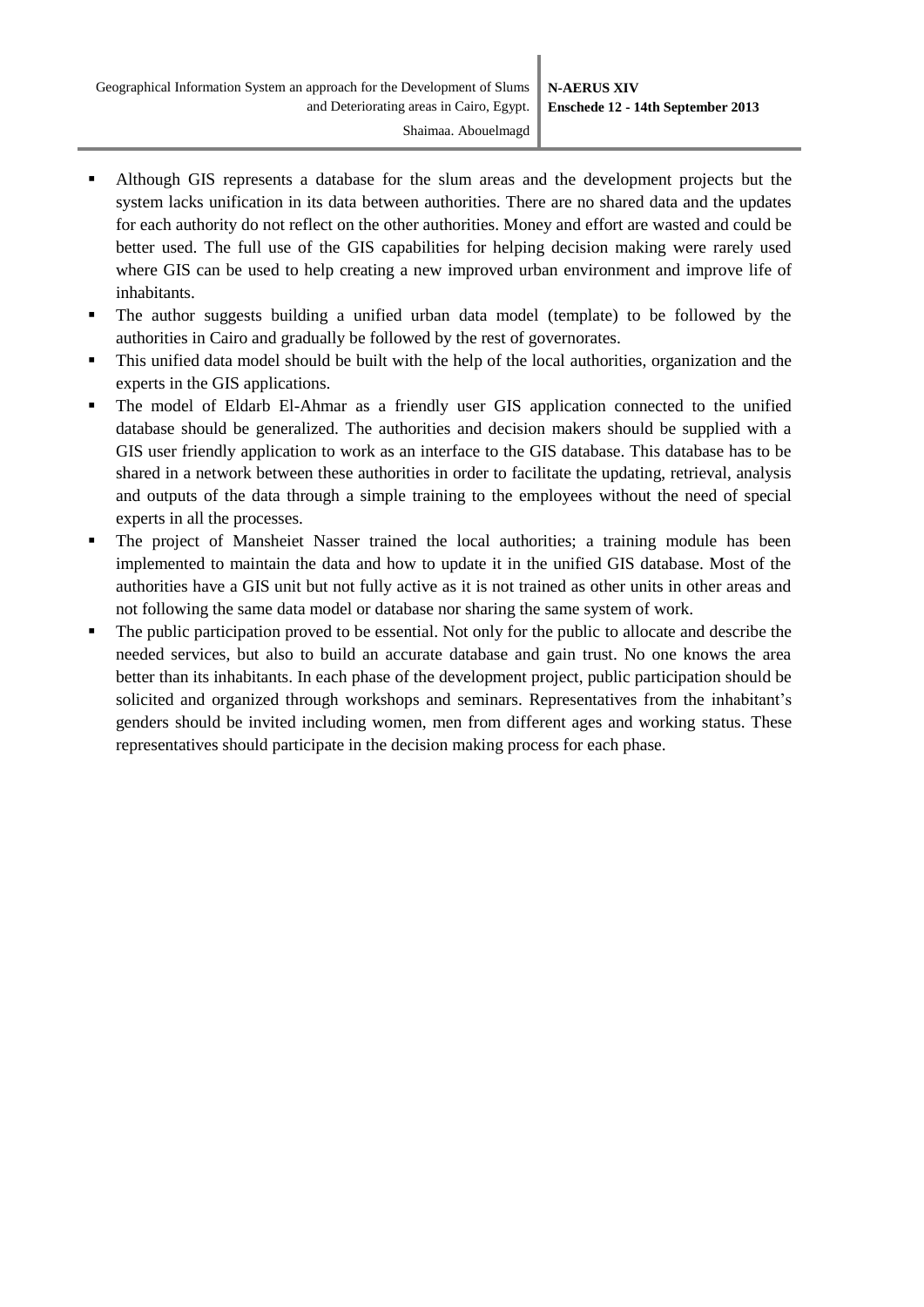#### **REFERENCES**

Abdelhalim, K. (2002). An Alternative Approach for Housing the Urban Poor in Egypt: Prospects and Constrains. (Unpublished doctoral dissertation).Birmingham School of Architecture, University of Central England in Birmingham.

Abouelmagd S., Husny H., Faruk M.(2004). (ITI) Sustainable Development of El-Darb El-Ahmar. (Unpublished report).

Aga Khan Trust for Culture (AKTC), (2001). The Azhar park project in Cairo and the conservation and revitalization of El-darb El-Ahmar, historical city support programme. Retrieved from: [http://www.akdn.org/publications/cairo\\_brochure.pdf](http://www.akdn.org/publications/cairo_brochure.pdf)

Davis, M. (2006). Planet of slums. New York: Verso.

Egyptian Red Crescent (ERC), (2005). Development of Zeinhum Squatter Areas. Cairo, Egypt. Egyptian Red Crescen.

GOPP (2010). Egyptian Experience Strategy for Intervention in Informal areas, GOPP, Retrieved from: [http://gopp.gov.eg/upload/file/WUF2010/Egypt-slum%20strategy.pdf.](http://gopp.gov.eg/upload/file/WUF2010/Egypt-slum%20strategy.pdf)

GOPP, (2013). The General Organization of Physical Planning. Retrieved from: [http://www.gopp.gov.eg/MasterPages/About\\_Resp.aspx](http://www.gopp.gov.eg/MasterPages/About_Resp.aspx)

GOPP, (2006). The improvement of the urban and living conditions for the Informal areas through Participatory Planning. (Unpublished report).

GTZ. (2005). Terms of reference Facilitating local community development and management four Shiakhas in the District of Manshiet Nasser, Governorate of Cairo. (Unpublished report).

ISDF (2013). Informal Settlement Development Facilities, Egyptian ministries cabinet. Retrieved from: [http://www.isdf.gov.eg/index.htm.](http://www.isdf.gov.eg/index.htm)

Khalifa, M. (2011). Redefining slums in Egypt: Unplanned versus unsafe areas. Habitat International, 35, 40-49.

UN-Habitat. (2003). Guide to monitoring target 11, improving the lives of 100 million slum dwellers, Progress towards the Millennium Development Goals, GUO, Nairobi. Retrieved from: <http://ww2.unhabitat.org/programmes/guo/documents/mdgtarget11.pdf>

Middle East Online. (2007). On the edge (image). Retrieved from: [http://www.middle-east](http://www.middle-east-online.com/english/?id=20668)[online.com/english/?id=20668](http://www.middle-east-online.com/english/?id=20668)